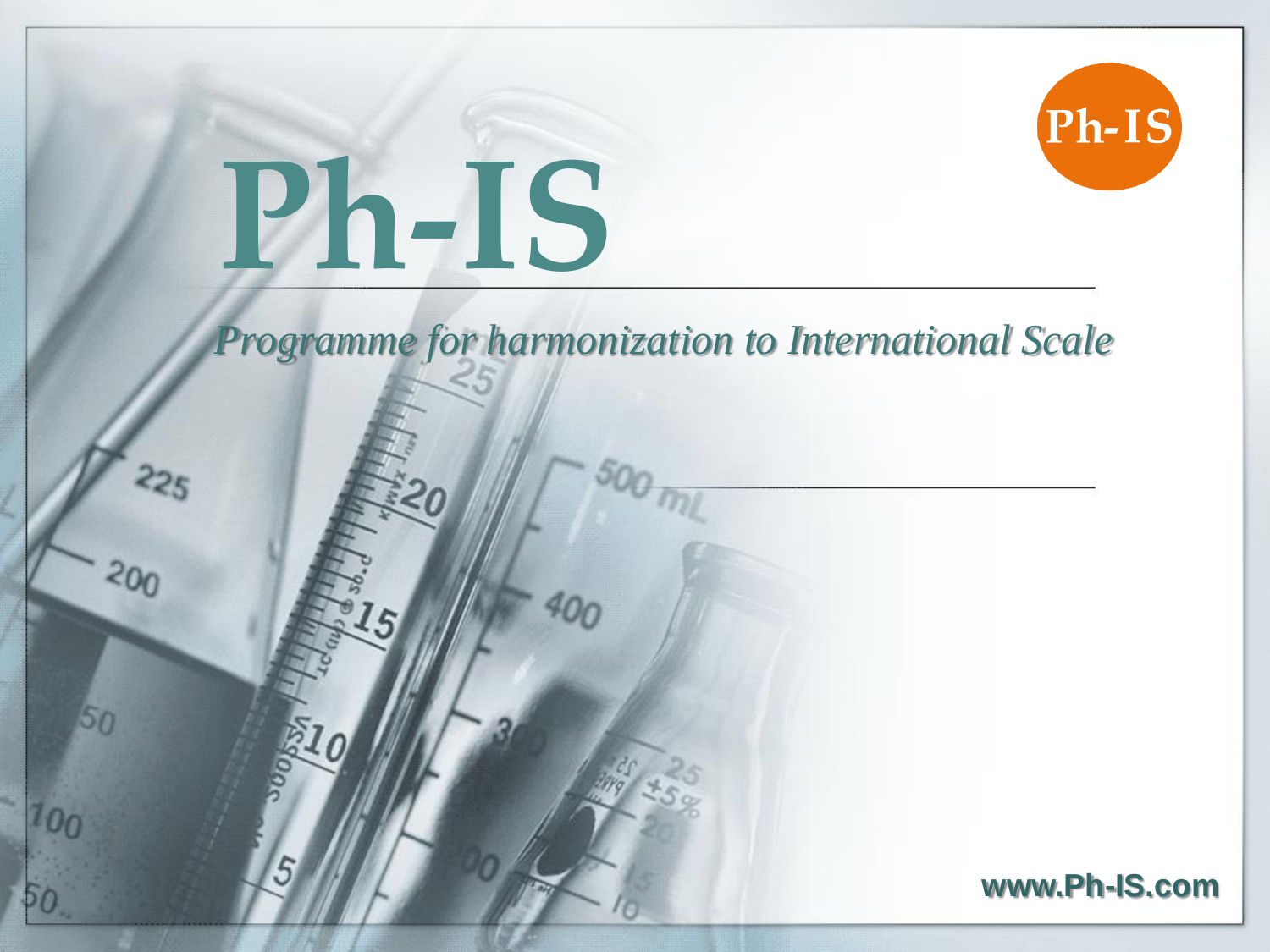### $Ph-IS$ How was Ph-IS generated?

#### Step 1

We harmonized our methodology at the international level through the primary standards of the WHO

#### Step 2

Multiple batches of lyophilized secondary calibrators are produced by mixing two cell lines: cal-IS

#### Step 3

Quality control of each lot and assignation of the nominal value (IS%) to the different expression levels of the calibrators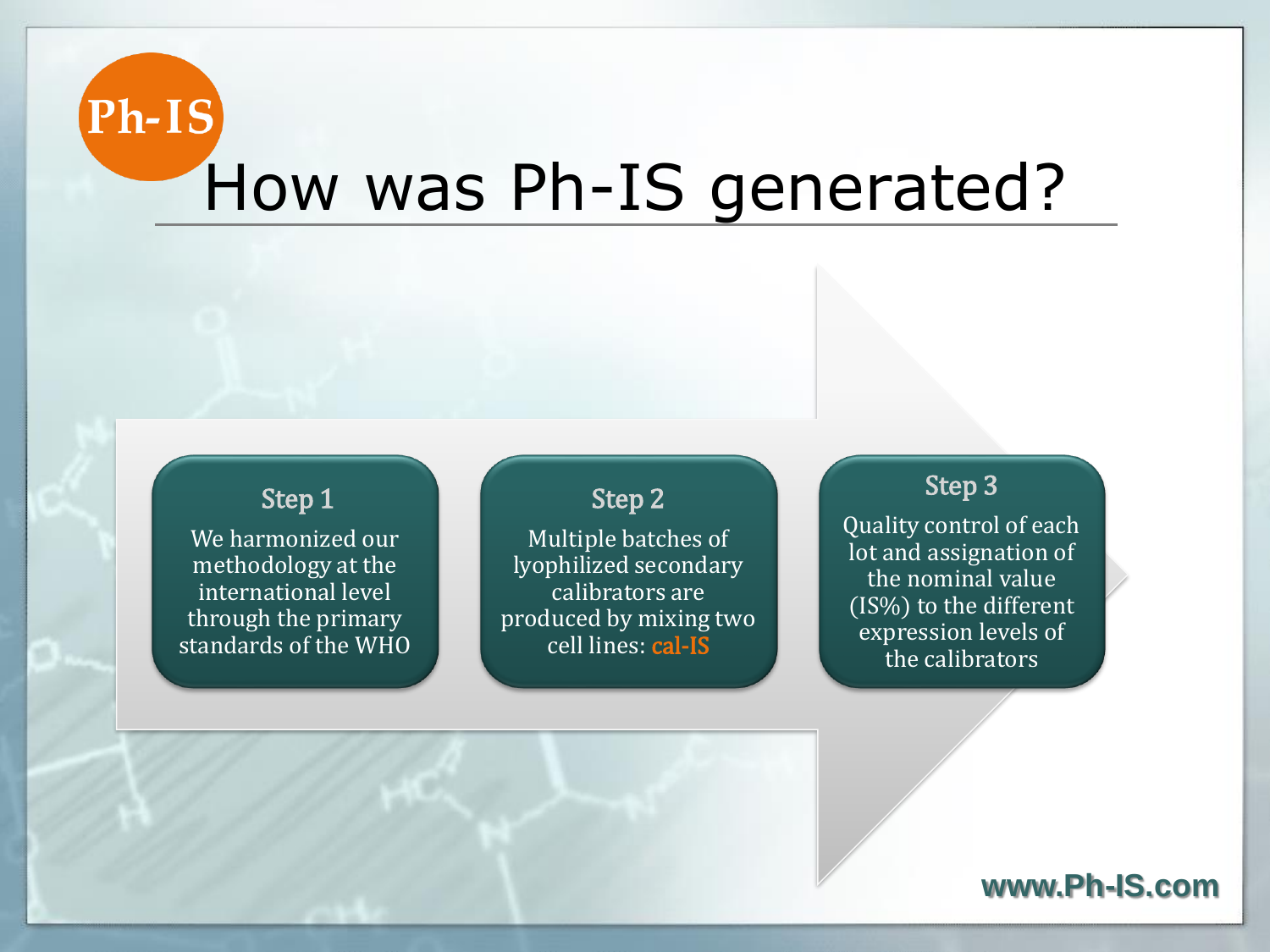

# Our product: cal-IS

cal-IS means: "calibrator for International Scale" and constitutes a panel of 5 sealed glass vials, with the necessary cellular material for calibration.

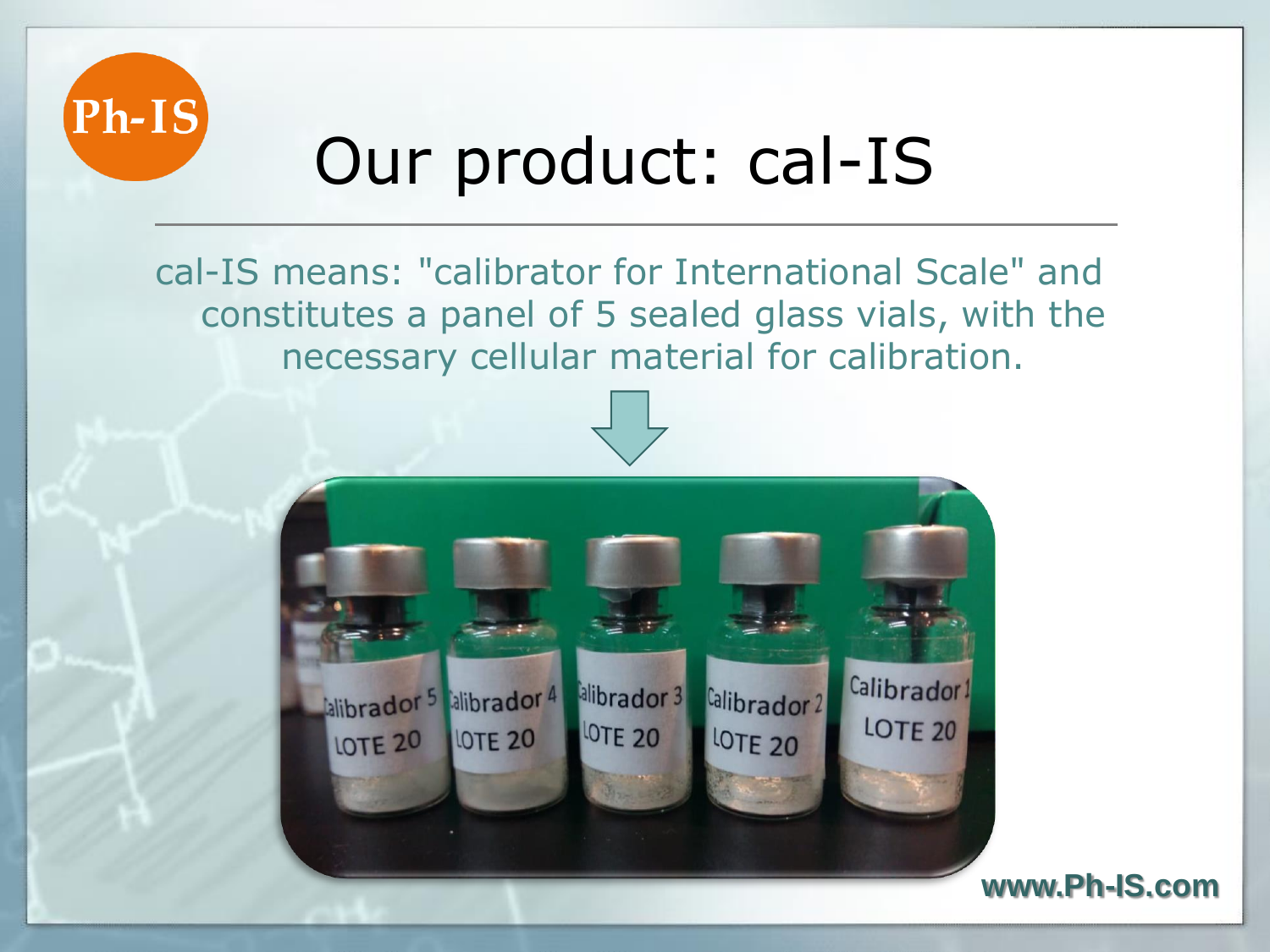

### How is cal-IS produced?

#### Step 1

5 different levels of BCR-ABL1 expression are generated by mixing 2 cell lines (K562 / HL-60) in 5 different proportions

Step 2 The mixture of cell lines is fractionated in glass vials and then lyophilized by an automatic system

Step 3

Each lot of calibrators is analyzed with our RTqPCR methodology harmonized by the primary calibrators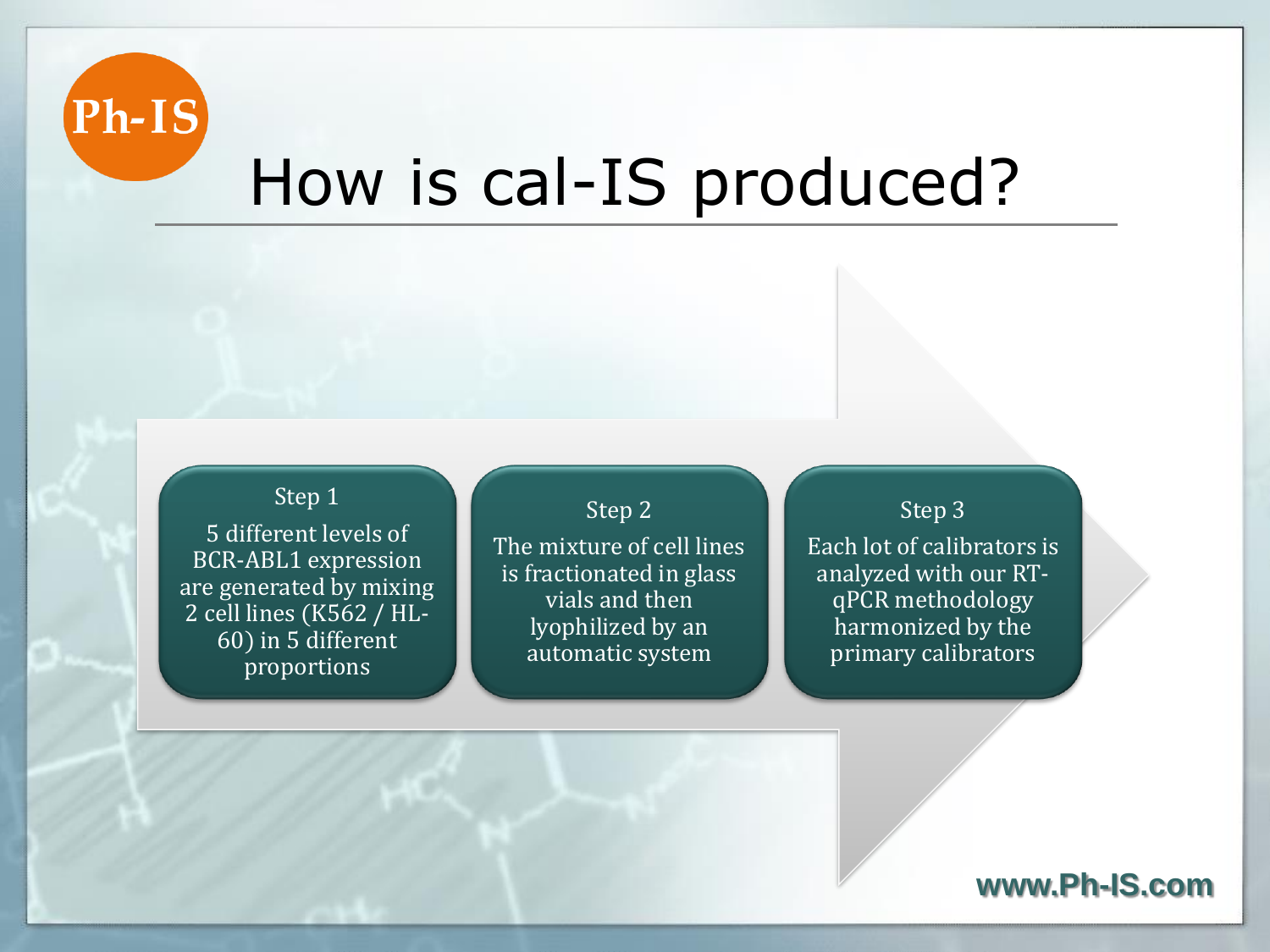

### How is Ph-IS implemented?

#### Step 1

2 panels of cal-IS are shipped to the laboratory that requests them by express courier at room temperature

#### Step 2

The laboratory performs a certain amount of RT-qPCR reactions according to its routine methodology

#### Step 3

The laboratory sends us the results through an electronic spreadsheet and obtains its conversion factor and harmonization certificate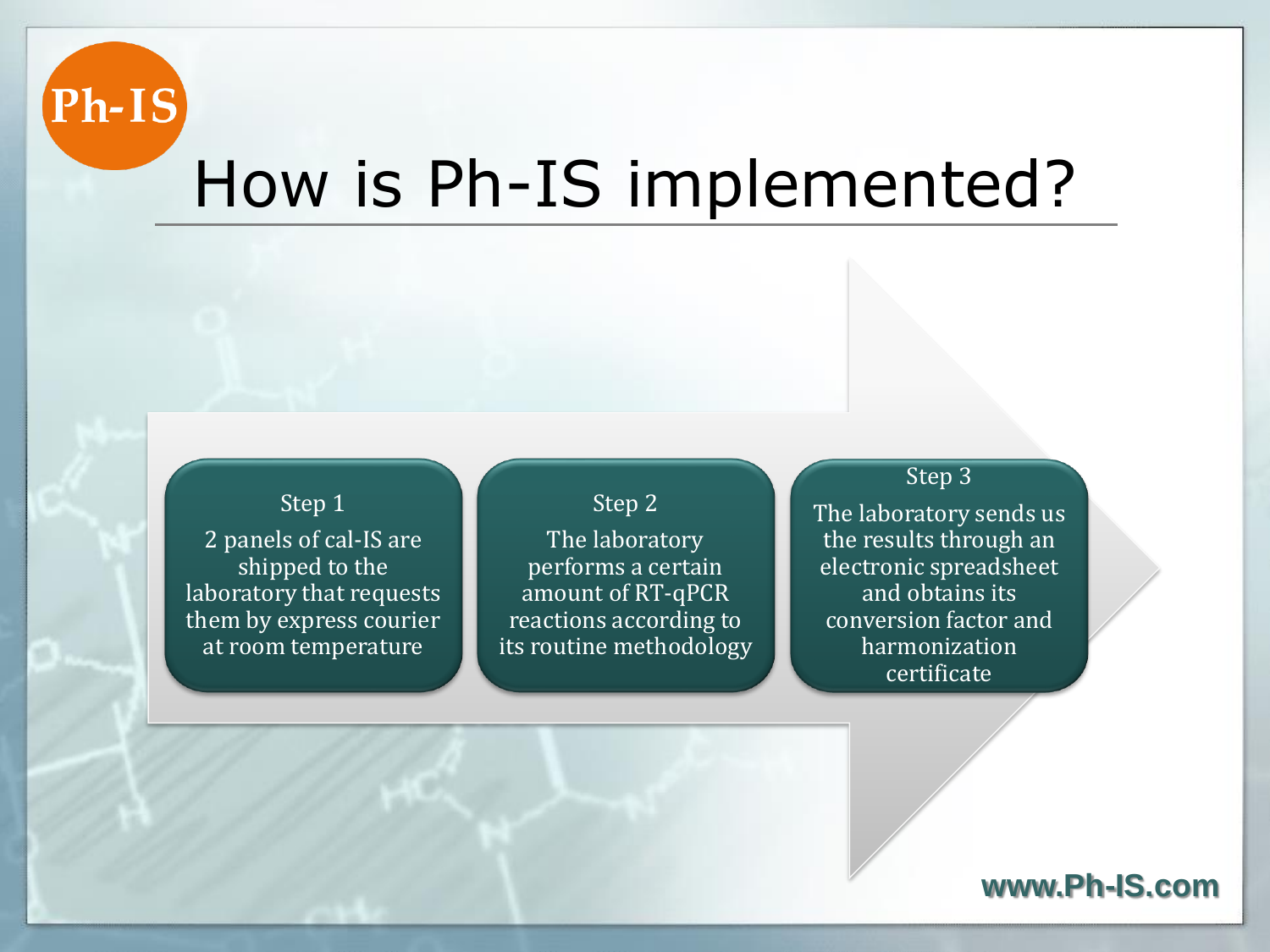

### How do we certify Ph-IS?



### **International Quality Expertise**

**Our center is enrolled in the UK NEQAS quality program:** *BCR-ABL1 Major Quantification Program*

**Confidence in Biological Medicines The nominal values of our calibrators are directly related to the WHO international standards**

**NIBSC**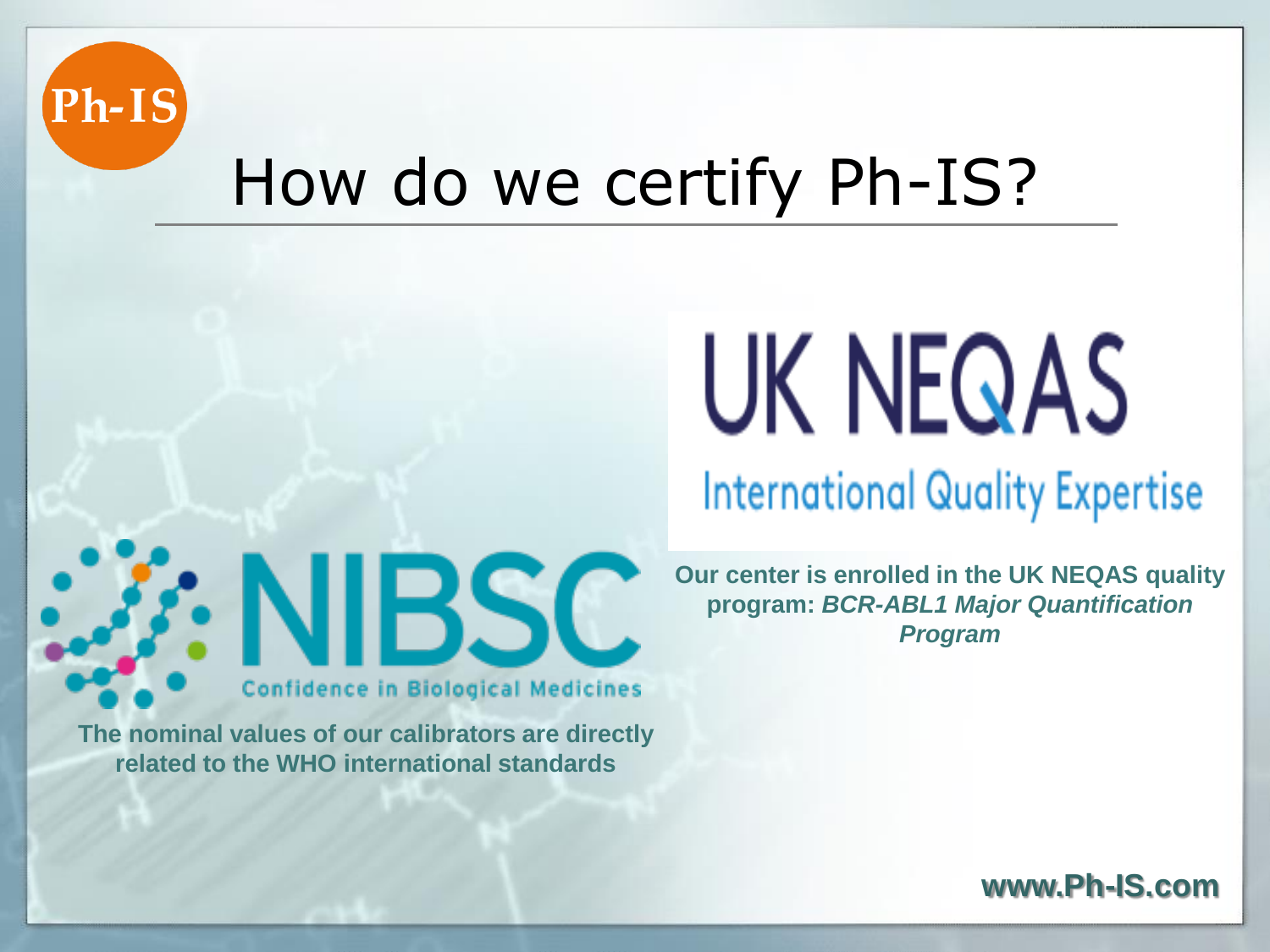

# Advantages of using Ph-IS

- To calculate in a simple, versatile and low-cost way the International Scale Conversion Factor.
- To harmonize any type of platform, methodology and control gene (ABL1, BCR, GUS, GAPDH etc.).
- Each laboratory can do it according to its own "in house" methodology (independent of commercial kits).
- To revalidate at any time.
- To estimate the limit of detection and validate the  $MR<sup>4.5</sup>$  (thanks to the fifth calibrator included in the panel).
- Includes personalized remote assistance and certificate of calibration.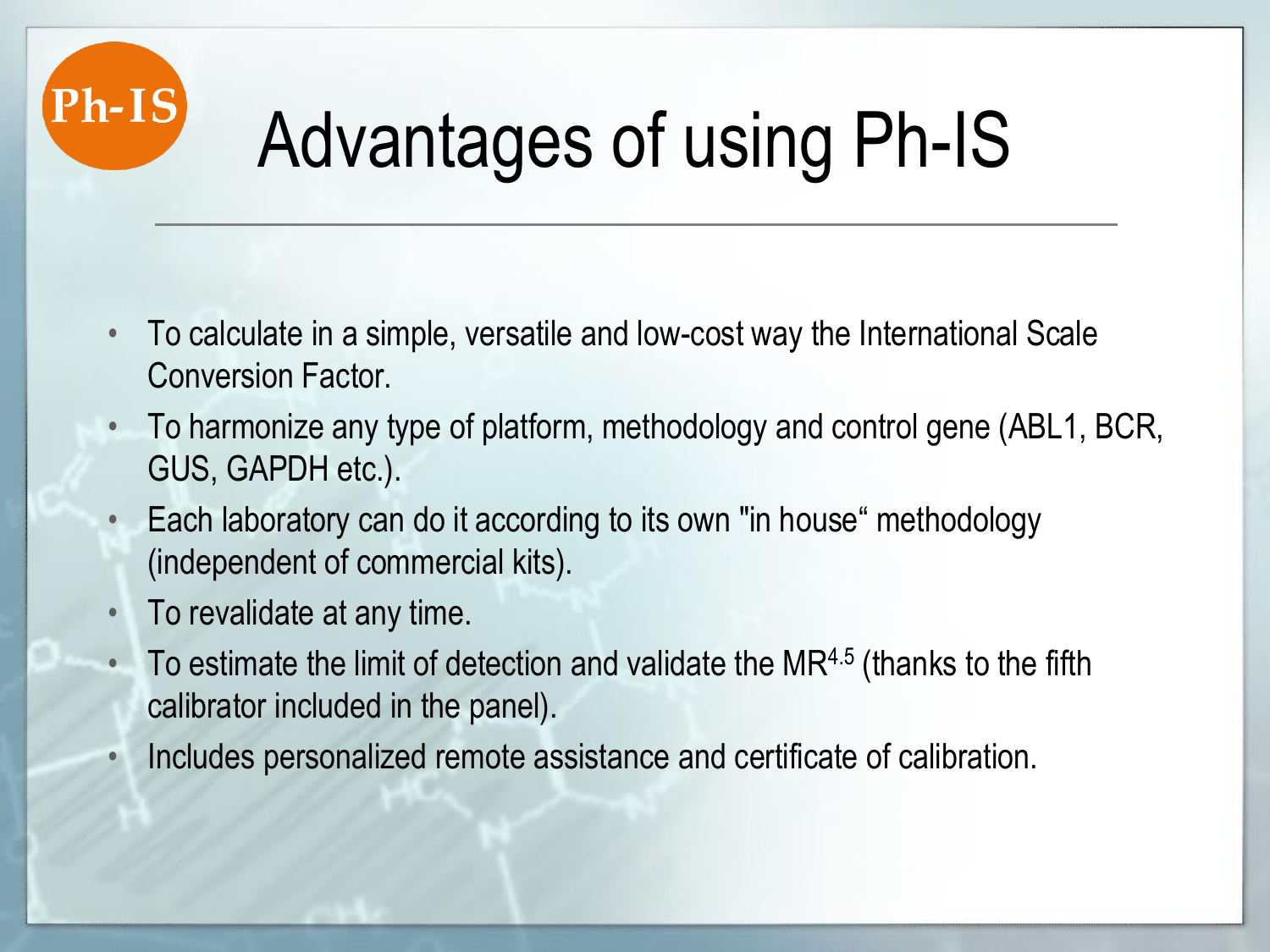

### Our parteners

### CONICET





**Consejo Nacional de Investigaciones Científicas y Técnicas**



**Latin America BCR-ABL1 Standardization**

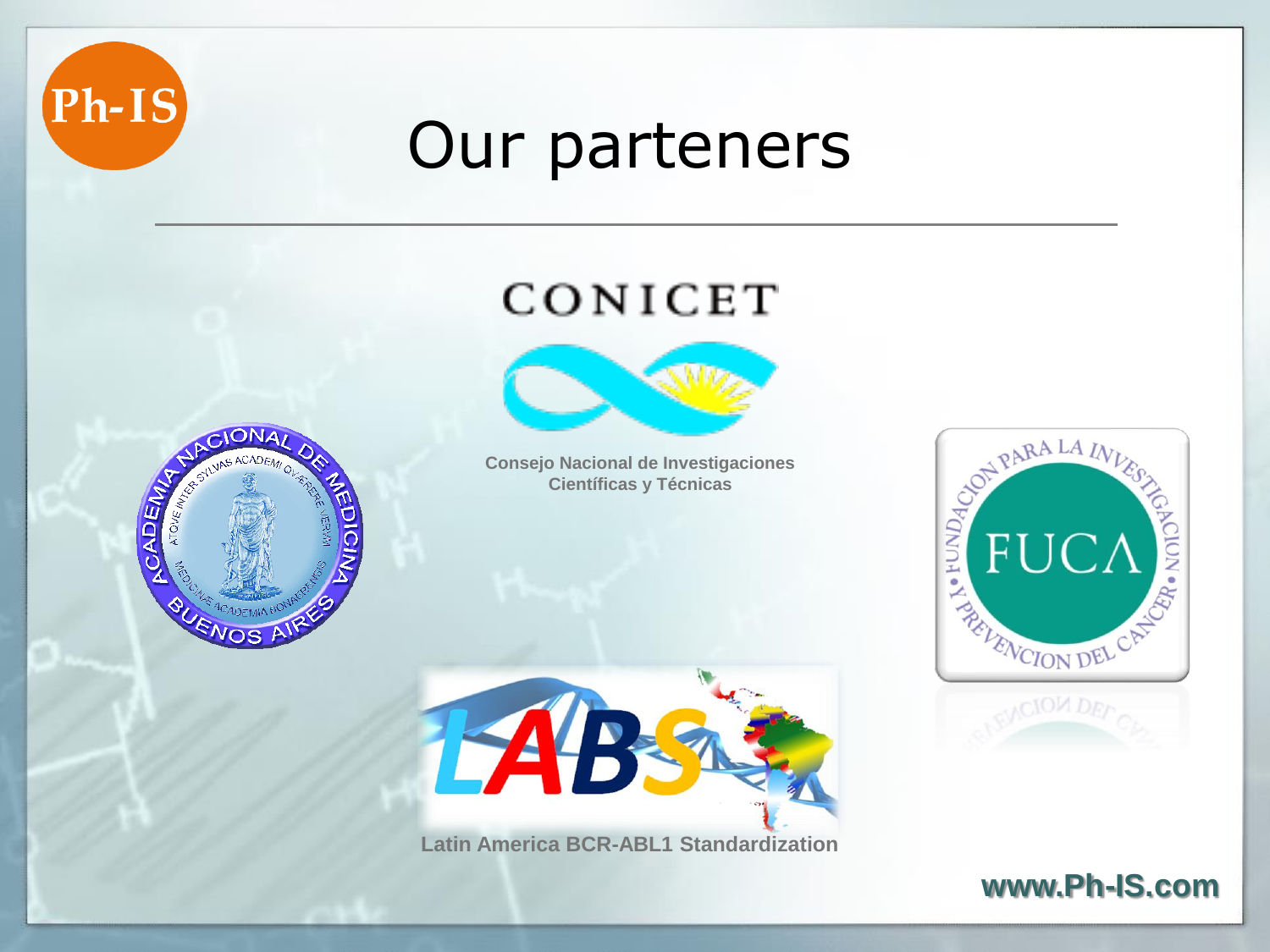# **Certificate**



Programme for harmonization to International Scale

#### **CERTIFICATE OF STANDARDIZATION**

This Aknowledges that:

Argenomics, Buenos Aires - Argentina

Has satisfactorily completed the International Scale standardization

Dr. Michele Bianchini, PhD

January 14 2019